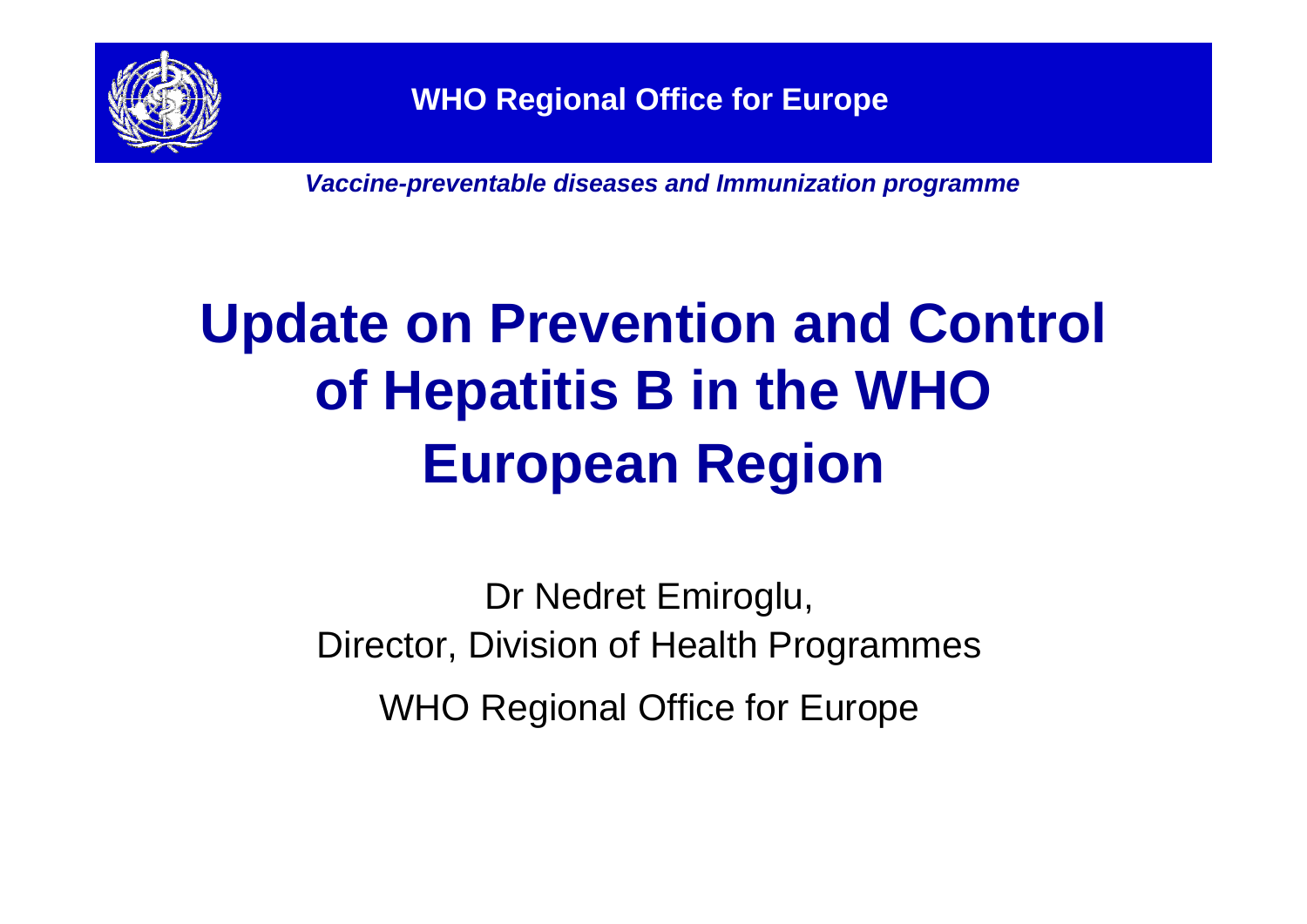## WHO European Region main priorities

- Strengthen immunization in the context of health system
- Eliminate measles and rubella by 2010
- Sustain polio-free status
- Accelerate introducing new and underutilized vaccines
- Enhance capacity for surveillance, including laboratory
- Ensure immunization quality and safety
- Advocate-communicate on immunization
	- European Immunization Week



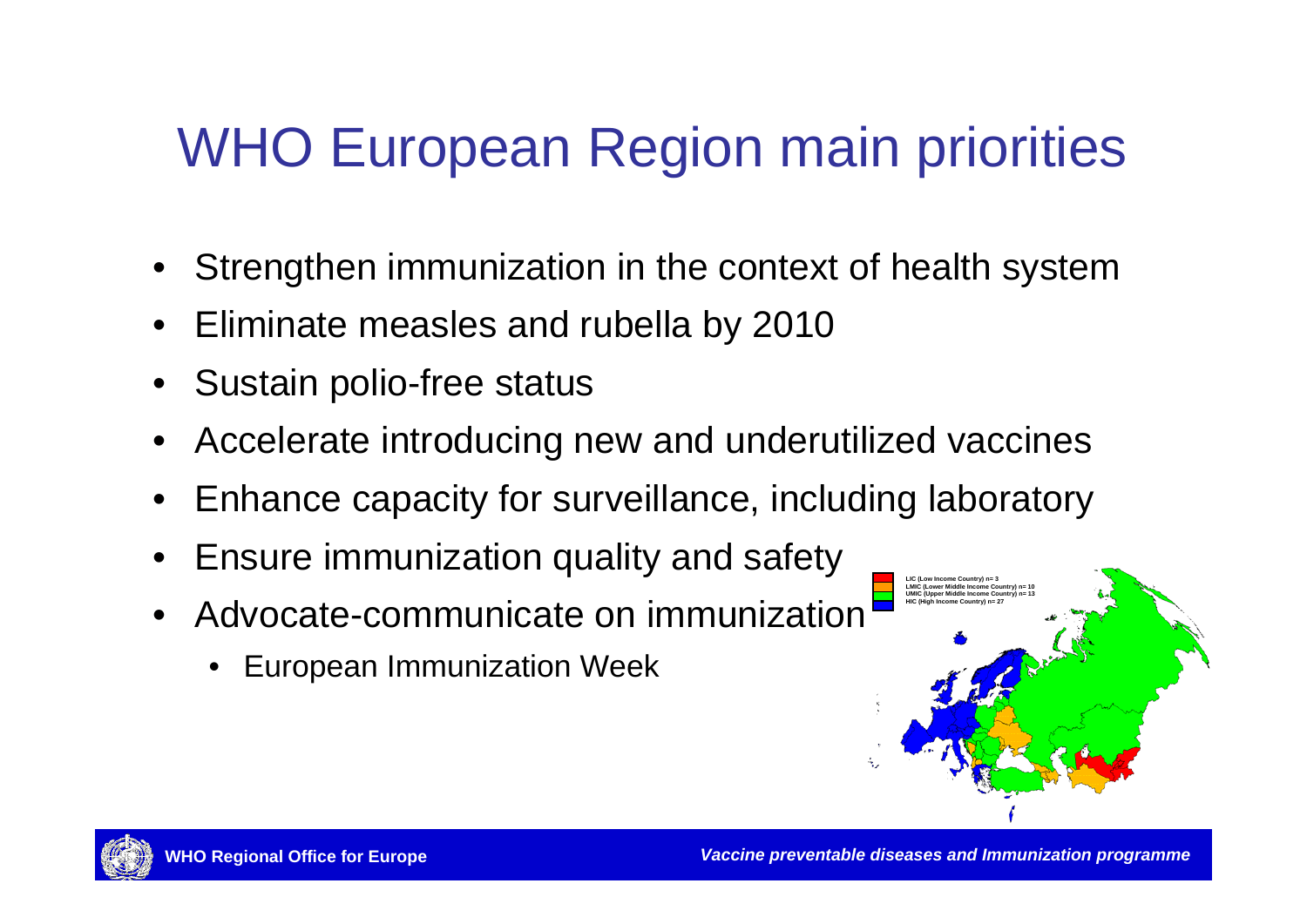# WHO European Region Disease Control Strategy

*To provide leadership, guidance, and assurance of technical excellence at the regional level in the health sector's response to vaccine preventable diseases and* 

*To assist and support Member Sates in their efforts to provide universal access to the highest possible level of prevention, treatment, and care…*

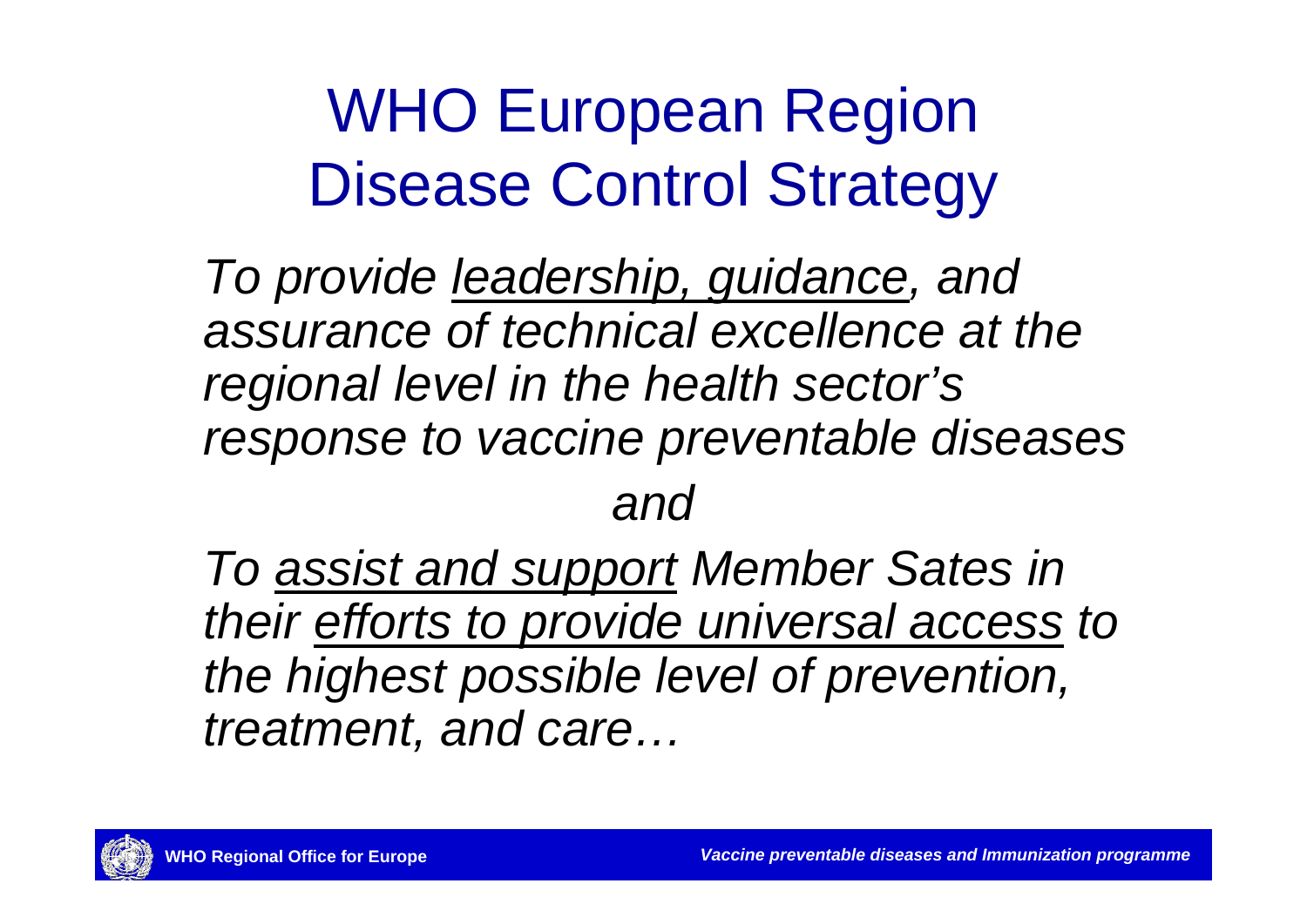# WHO Regional Office for Europe Areas of Work

- Formulation of Regional policy, strategy, norms and standards
- Support Member States for adaptation and implementation of regional policy and strategies
- Advocacy efforts at regional and country level to increase political commitment and involvement of civil society in addressing major public health problems

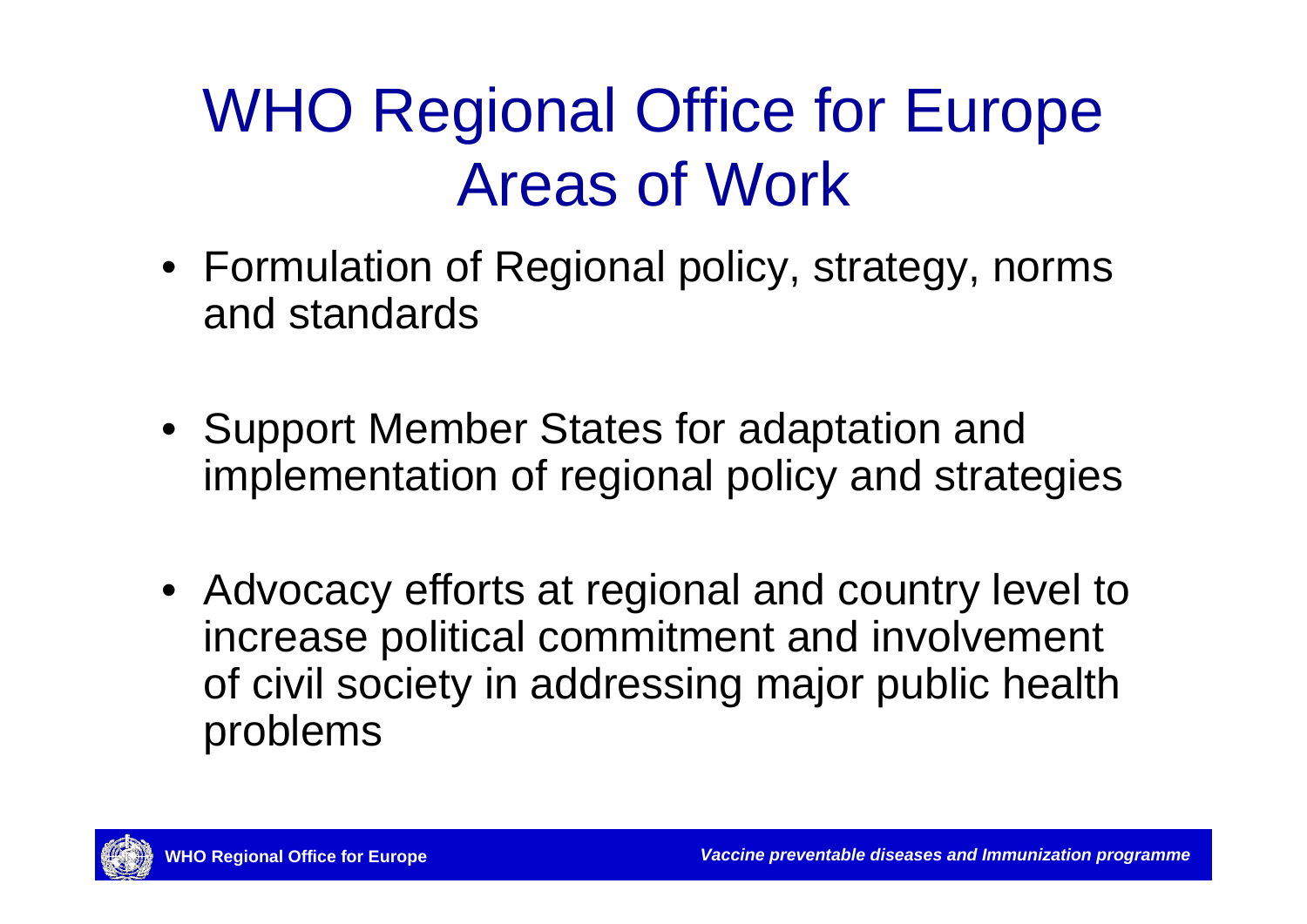## WHO Regional Office for Europe Areas of Work

- Strengthening surveillance at national and regional levels for hepatitis related morbidity, mortality
- Expansion of prevention programmes (targeted interventions for populations most at risk, through vaccination, safe blood transfusion and safe injection practices in health care settings)
- Capacity building; a strategic and comprehensive approach, targeting policy makers, health care workers, and civil society
- Facilitation of partnerships and communication

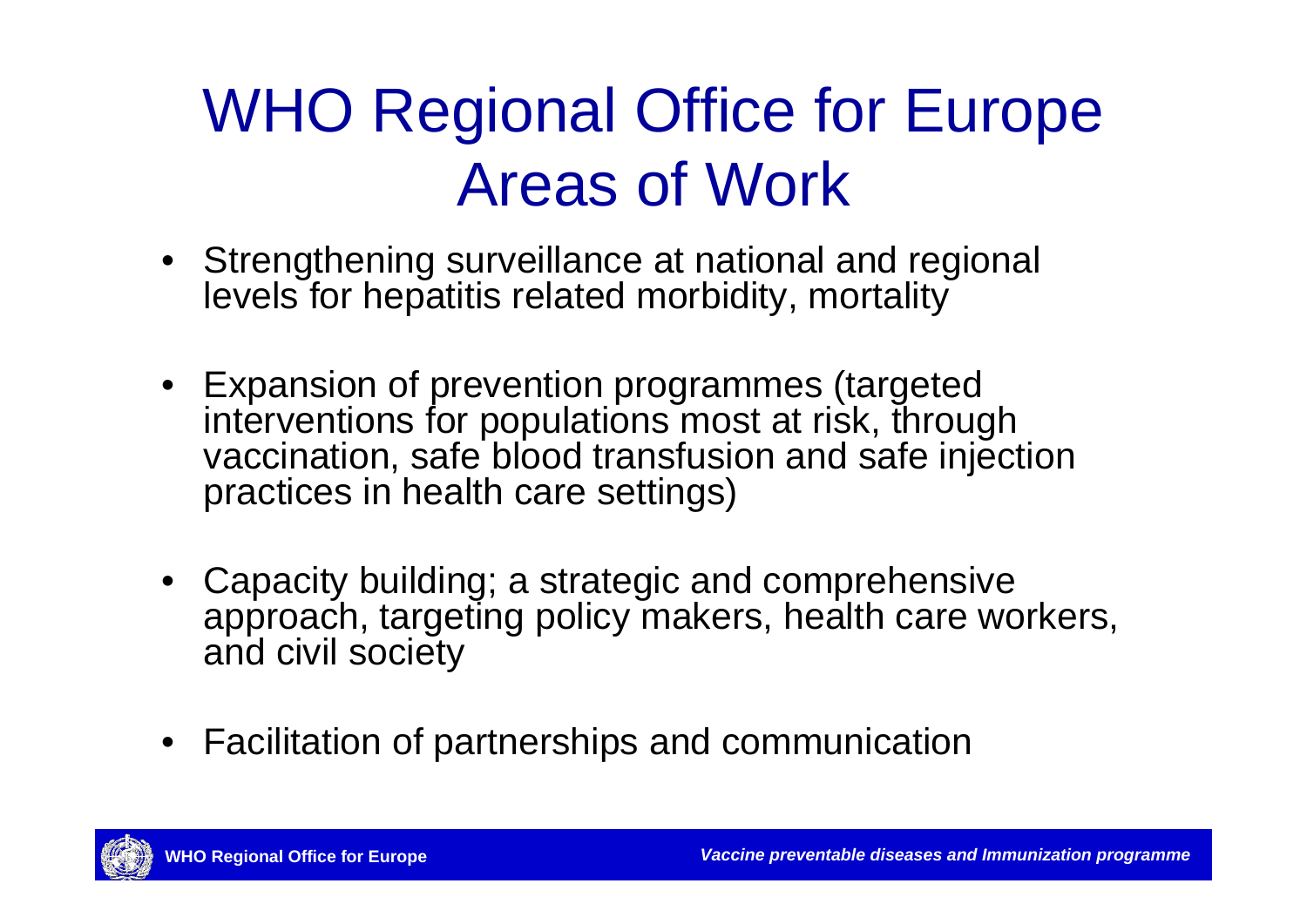#### **Main tools for decision-making and policy development**

- Vaccine Introduction Guidelines. Adding a Vaccine to the National Immunization Programme: Decision and Implementation
- Plan of action for the introduction of new and underutilized vaccines in the WHO European Region
- Regional strategy note on HPV vaccine



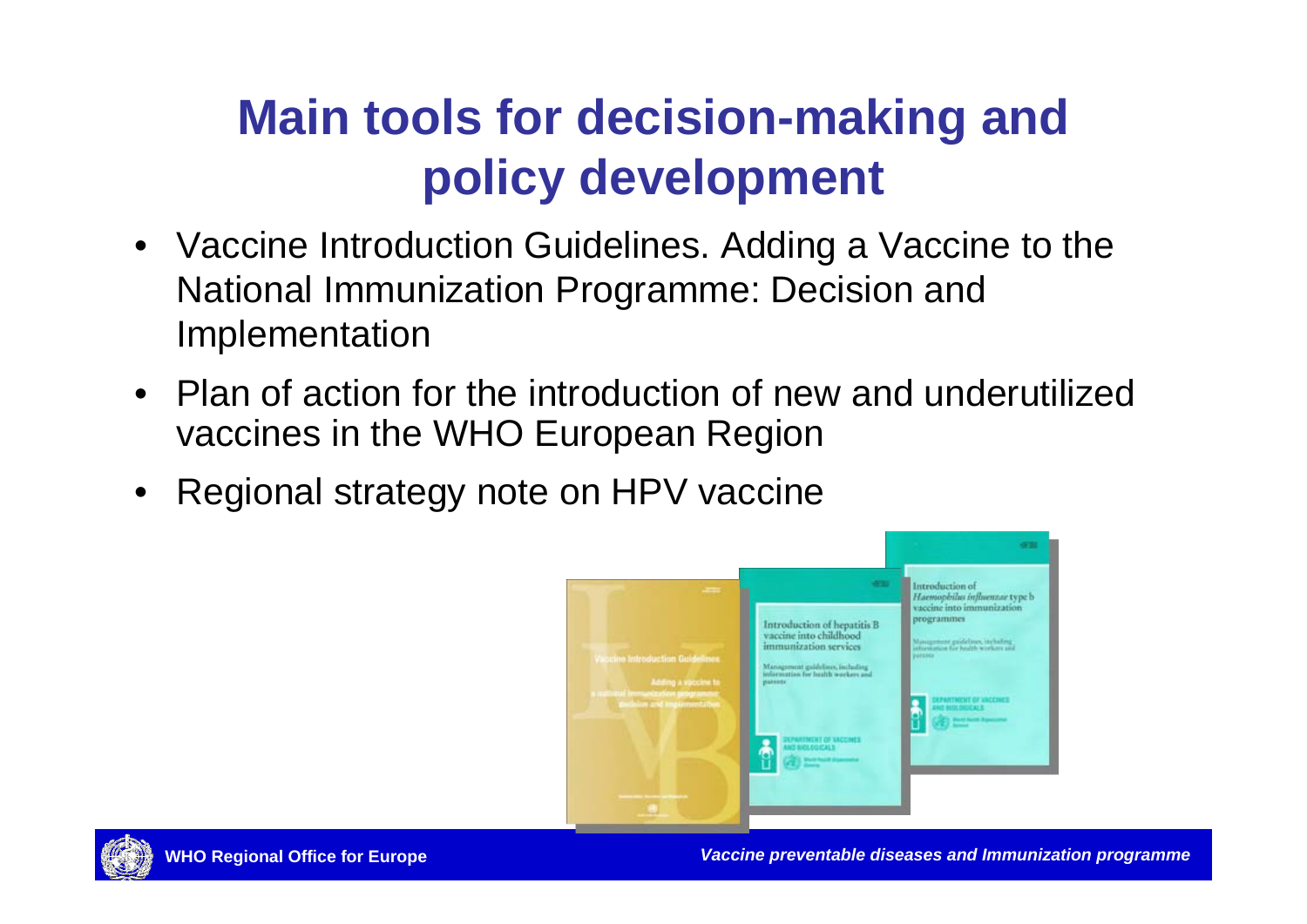#### **Country level decision-making process**



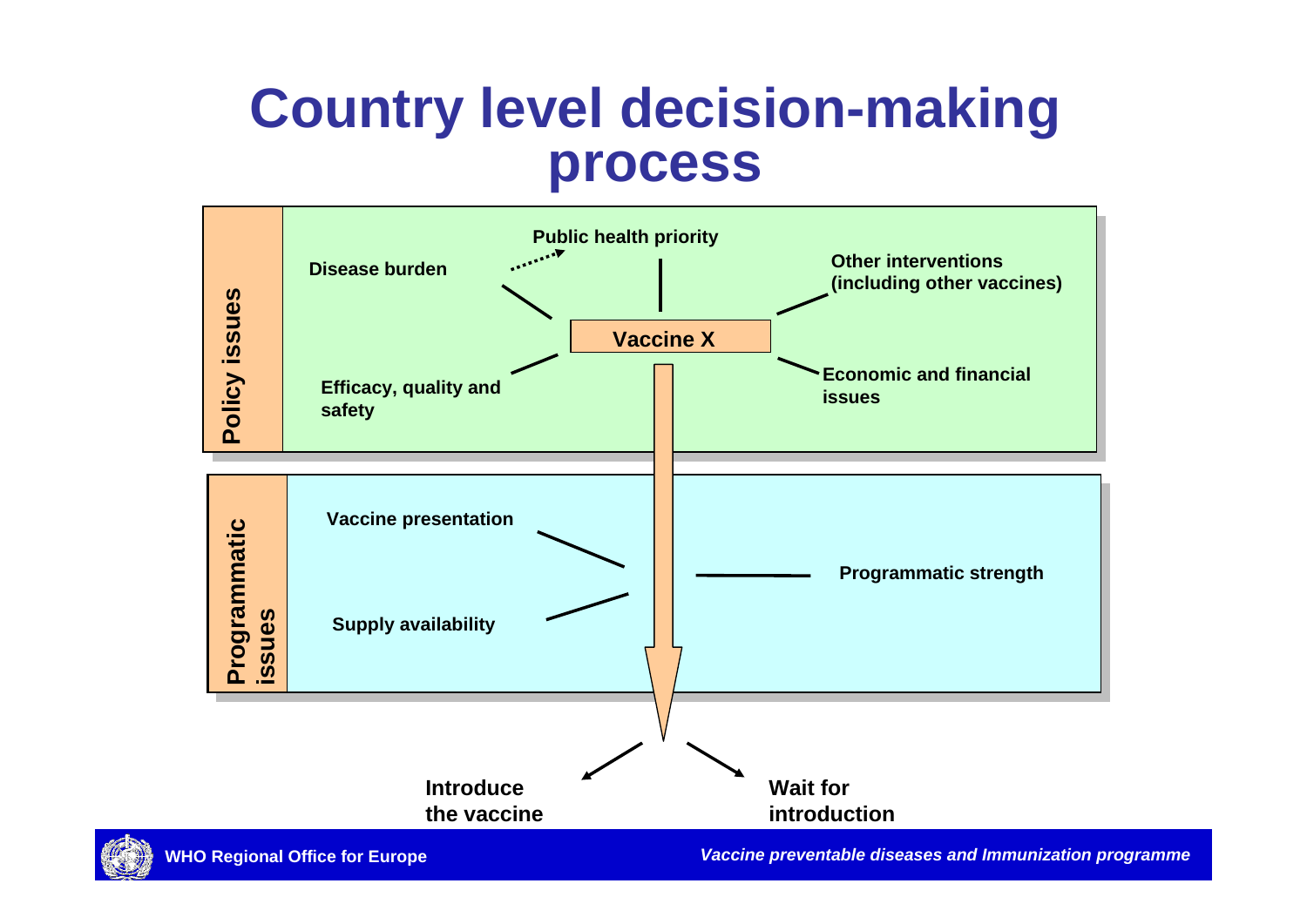New vaccines introduction "achievements"

- Hib: 40/53 countries introduced
- Pneumococcal: 11/53 countries
- Meningococcal: 13/53 countries
- HPV: 13/53 countries
- Rotavirus: 6/53 countries
- Capacity building within immunization programmes
	- Regional strategic papers and guidelines
	- Surveillance and laboratory networks for NUVI
	- Support for GAVI application process
	- Sub regional meetings

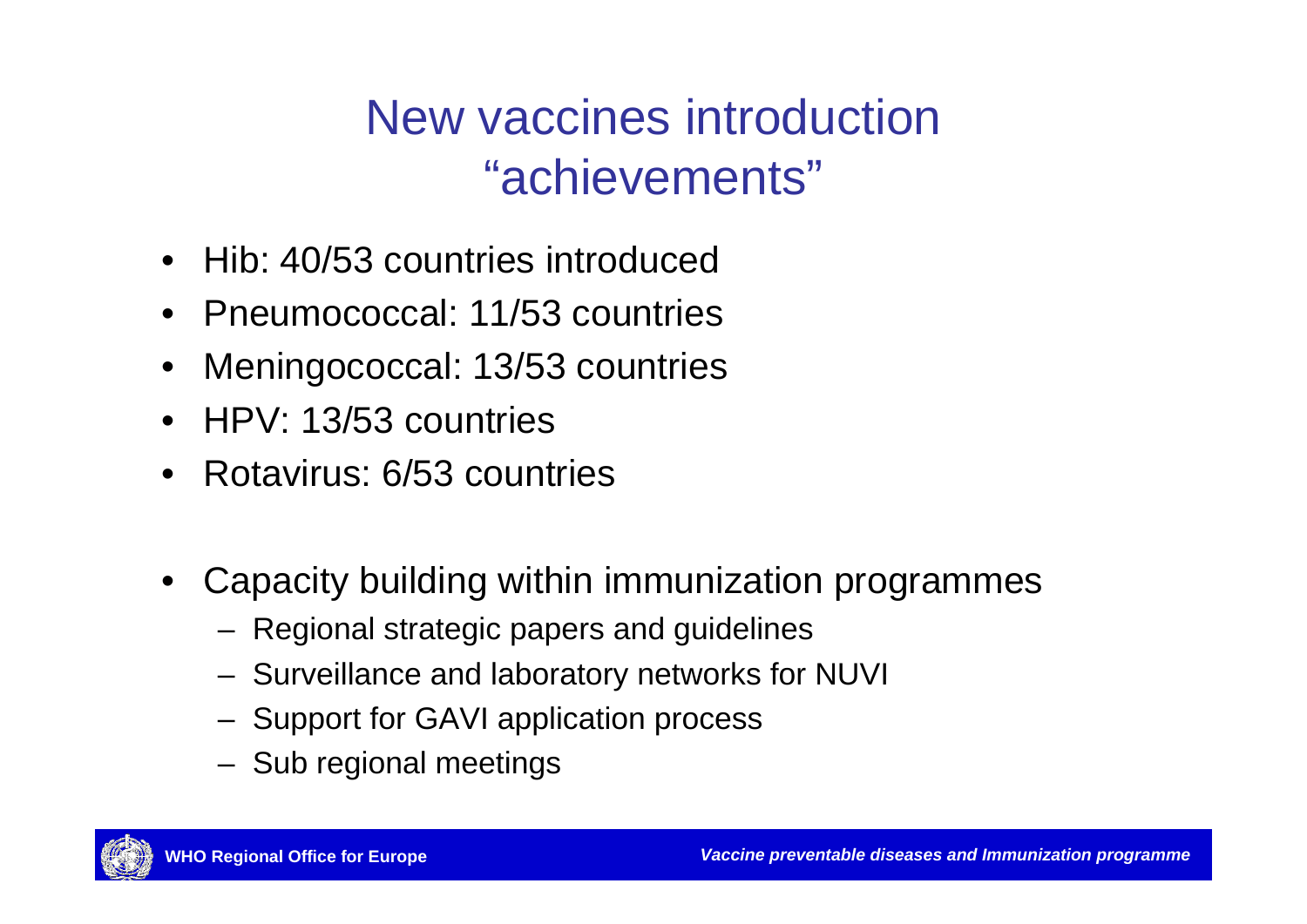#### Introduction of Hib-containing vaccines in EURO, Oct. 2008





**WHO Regional Office for Europe** *Vaccine preventable diseases and Immunization programme*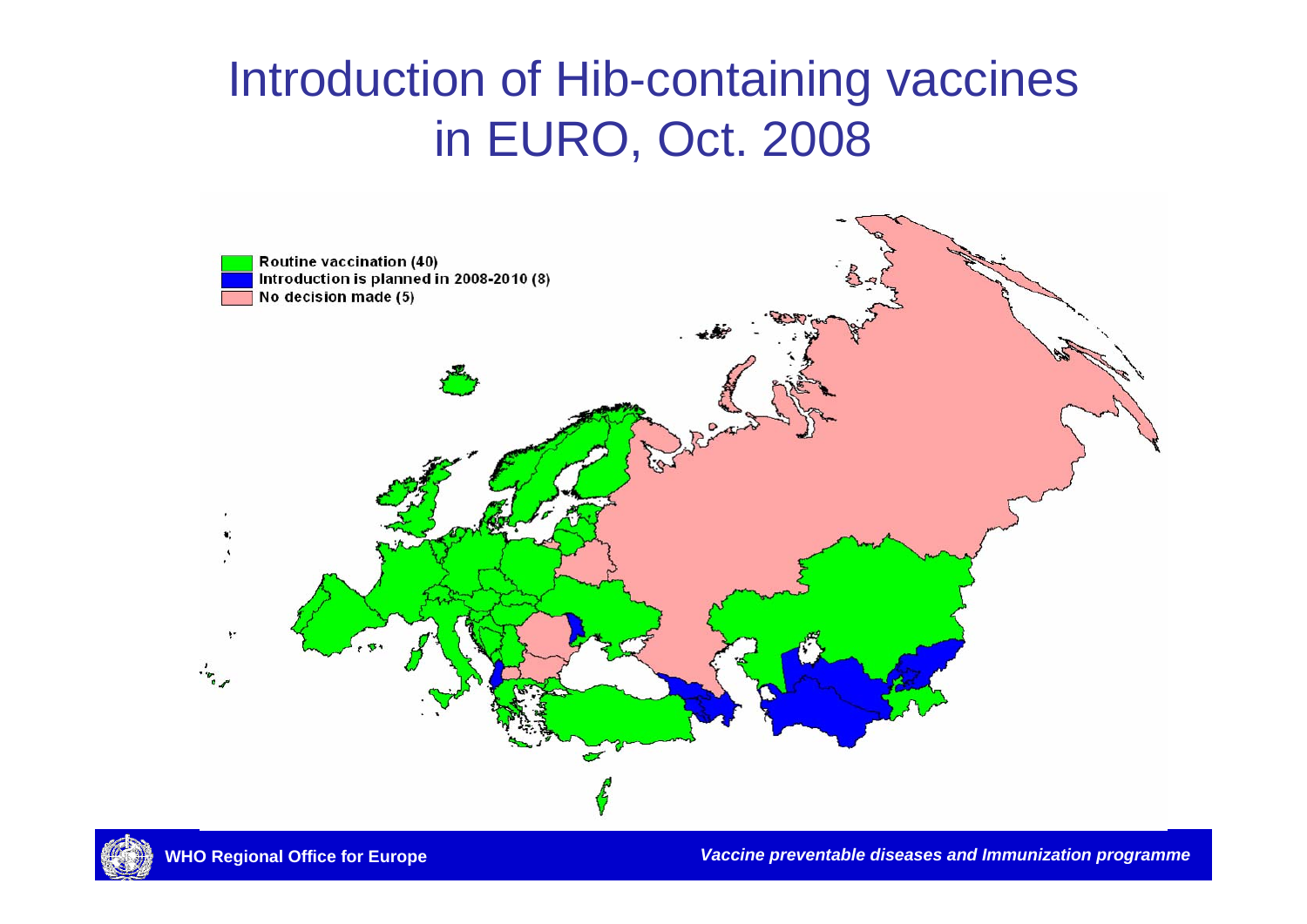#### Status of HPV vaccine introduction in EURO, Oct. 2008



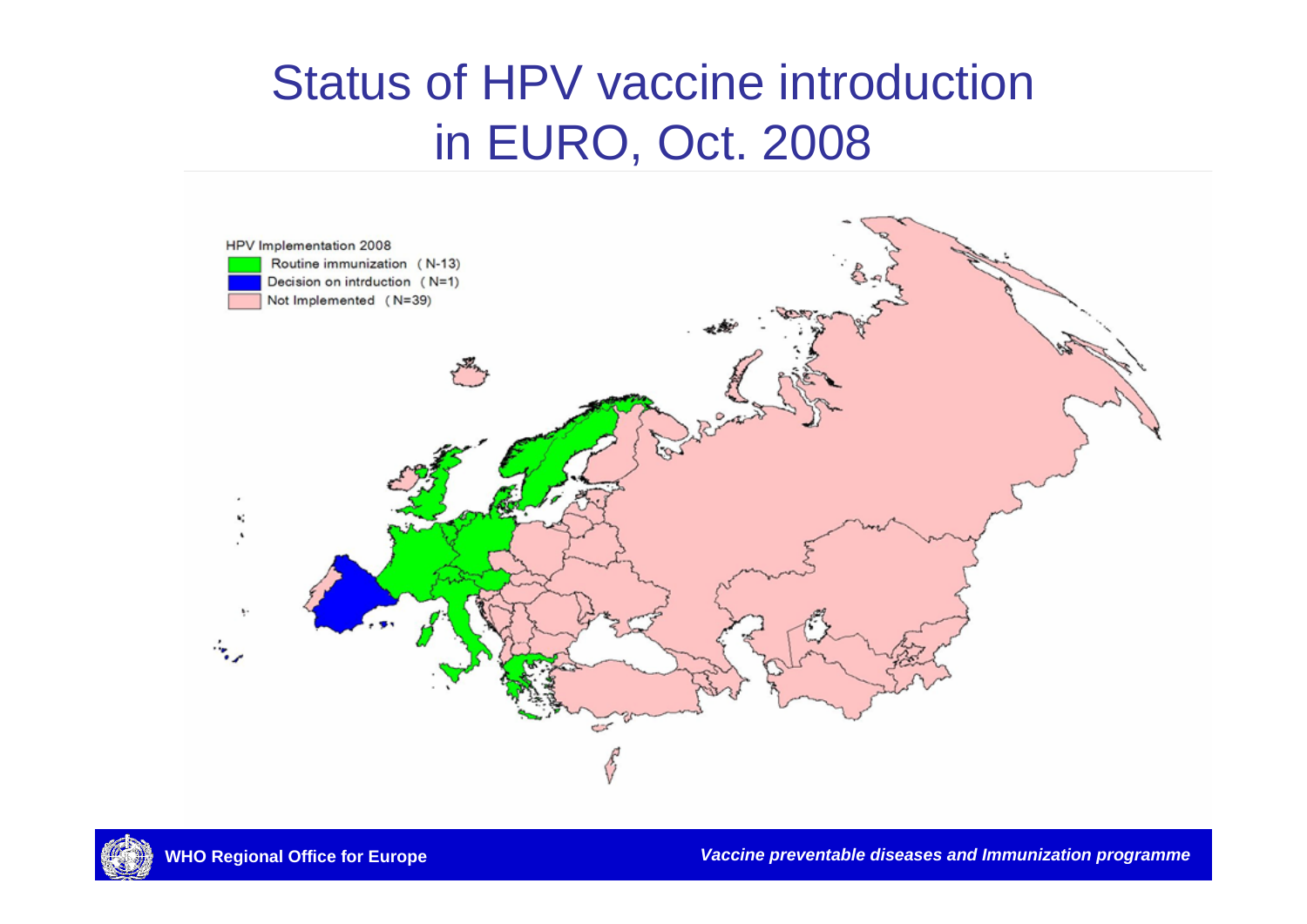#### Viral Hepatitis B endemicity: Estimated prevalence of HBsAg carriers (\*)

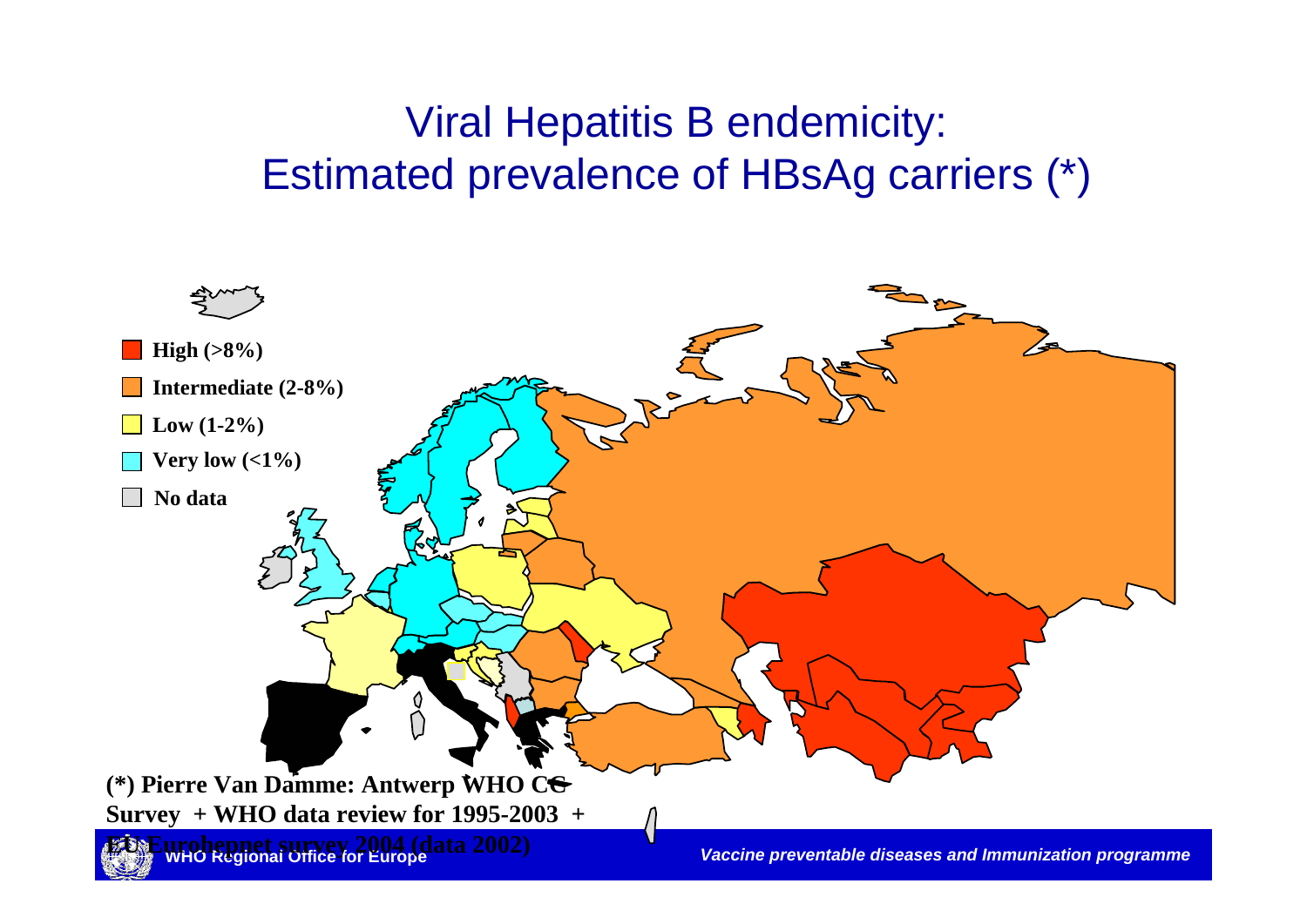# WHO Hepatitis Position Paper (2004)

- Routine vaccination of all infants against HBV infection
- High coverage has the greatest overall impact on the prevalence of chronic HBV infection and should be the highest priority
- *Catch-up strategies targeted at older age groups or groups with risk factors should be considered as a supplement to routine infant vaccination in countries of intermediate or low hepatitis B endemicity*

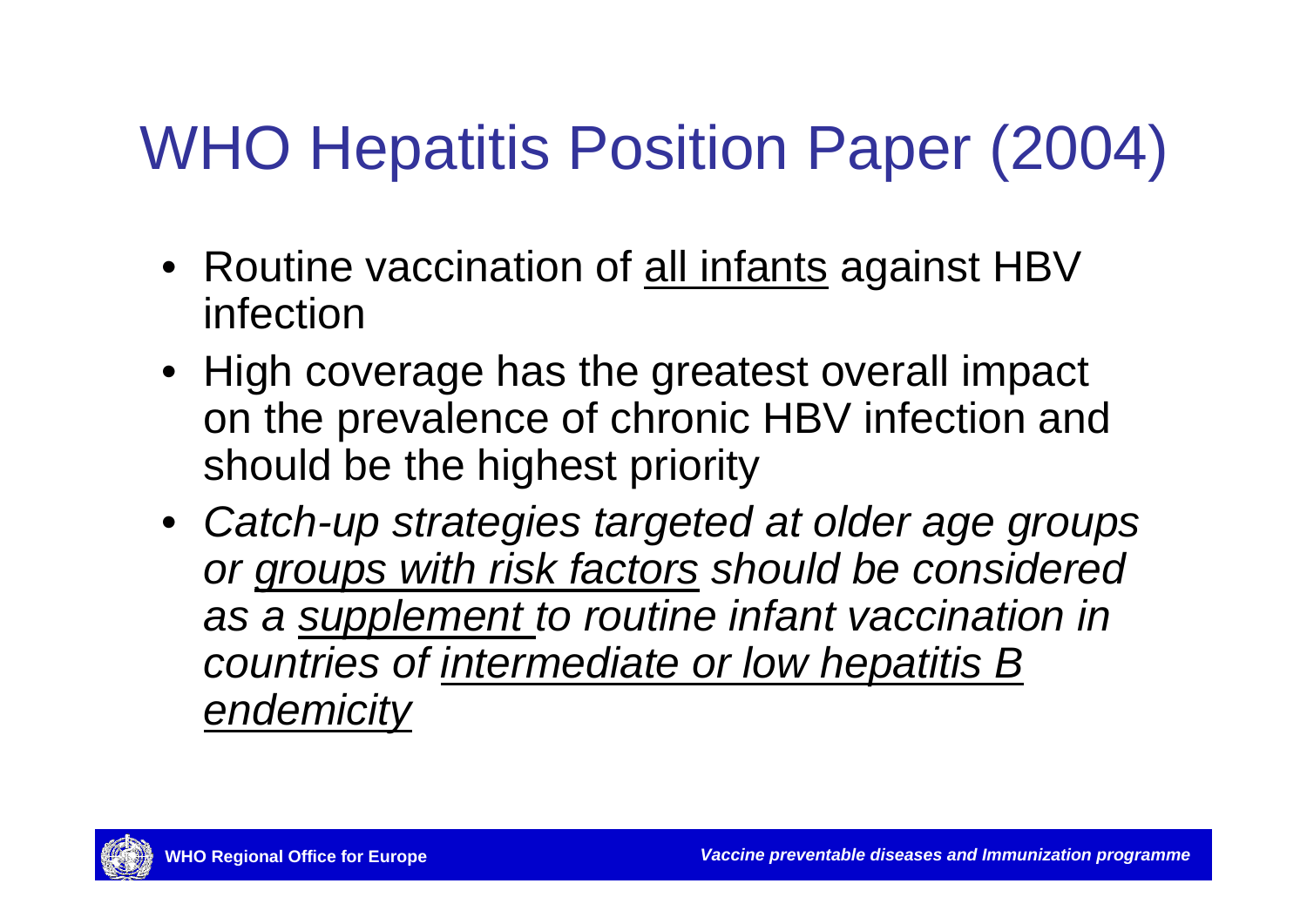### **Hepatitis B Immunization Policy WHO European Region, 2008**



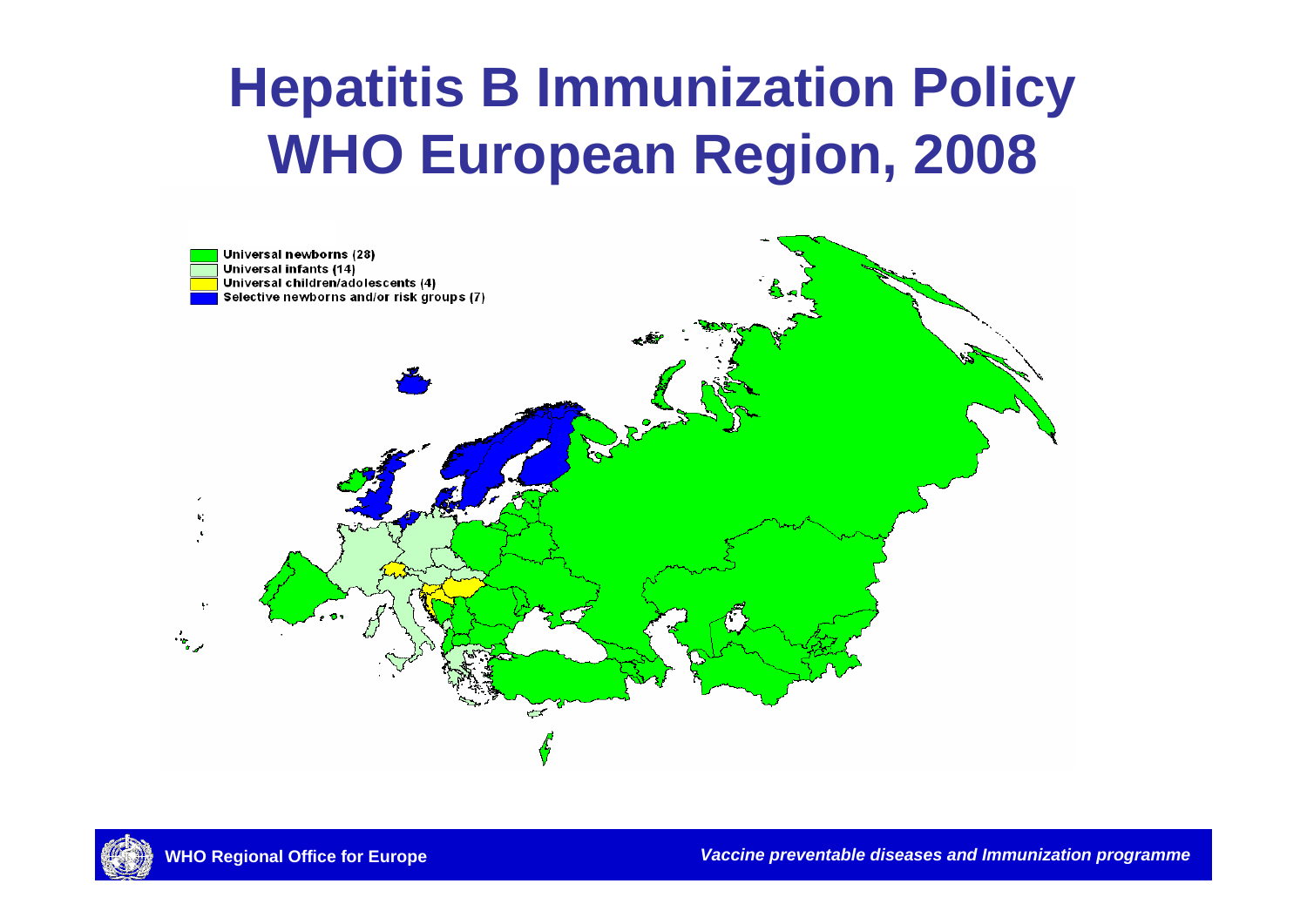## **Immunization coverage rates, WHO European Region, 1995-2007**



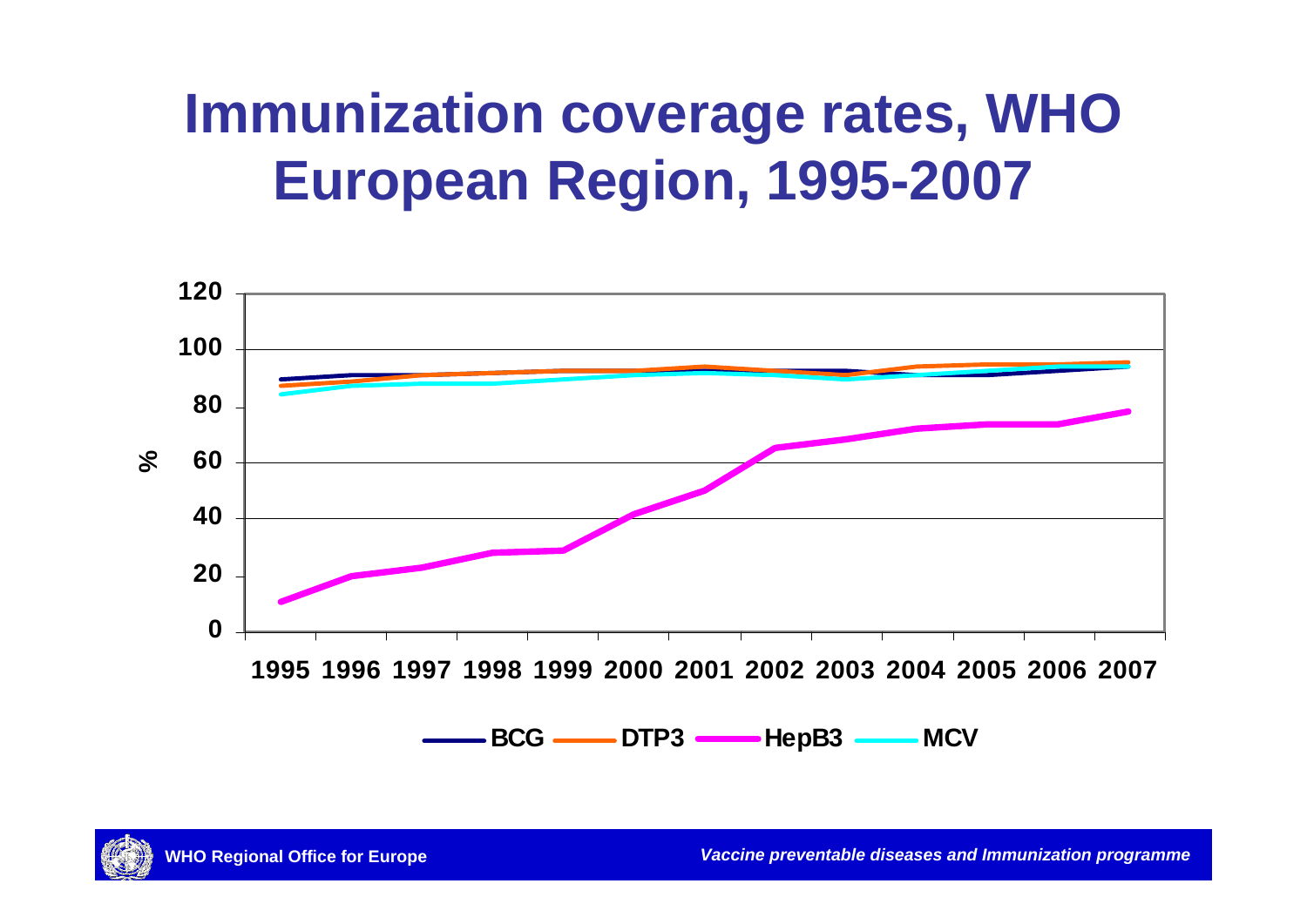#### Hep B3 immunization coverage, 2007





**WHO Regional Office for Europe** *Vaccine preventable diseases and Immunization programme*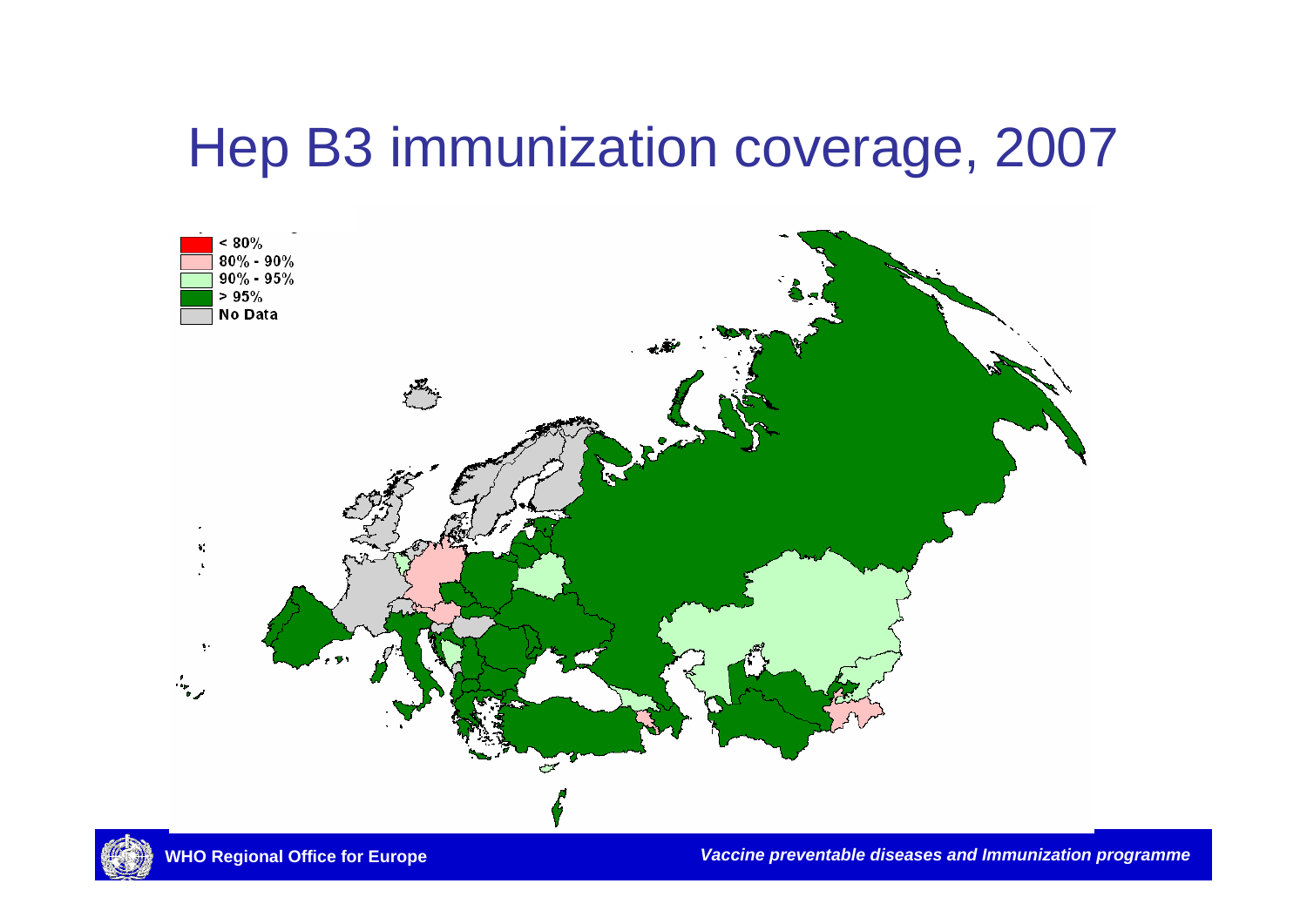## Impact of Hepatitis B Vaccination

• Reduction in incidence of acute hepatitis B infections

• Decrease of carrier rate in immunized cohorts

• Reduction in hepatitis-B–related mortality

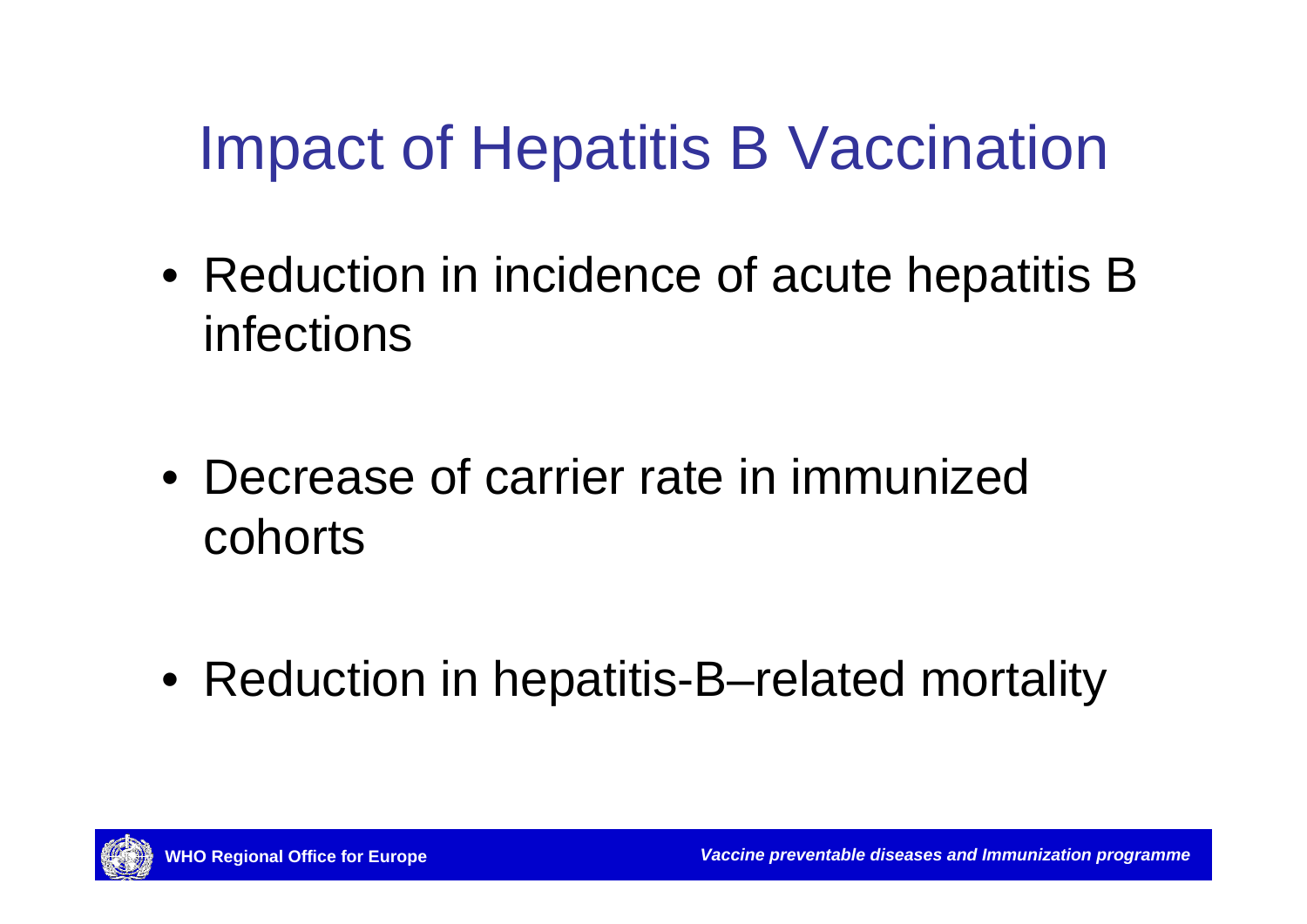# **Italy**

- Acute hepatitis B cases reduced from 11/100,000 in 1987 to 1.6/100,000 in 2006
- Generation of young adults (27-year age cohorts) is emerging with almost no markers of **HBV**
- In South Italy the rate of HBsAg dropped from 13.4% before vaccination to 0.9% 20 years after implementation of vaccination
- The prevalence of anti-HBc antibody in the same population decreased from 66.9% to 7.6%

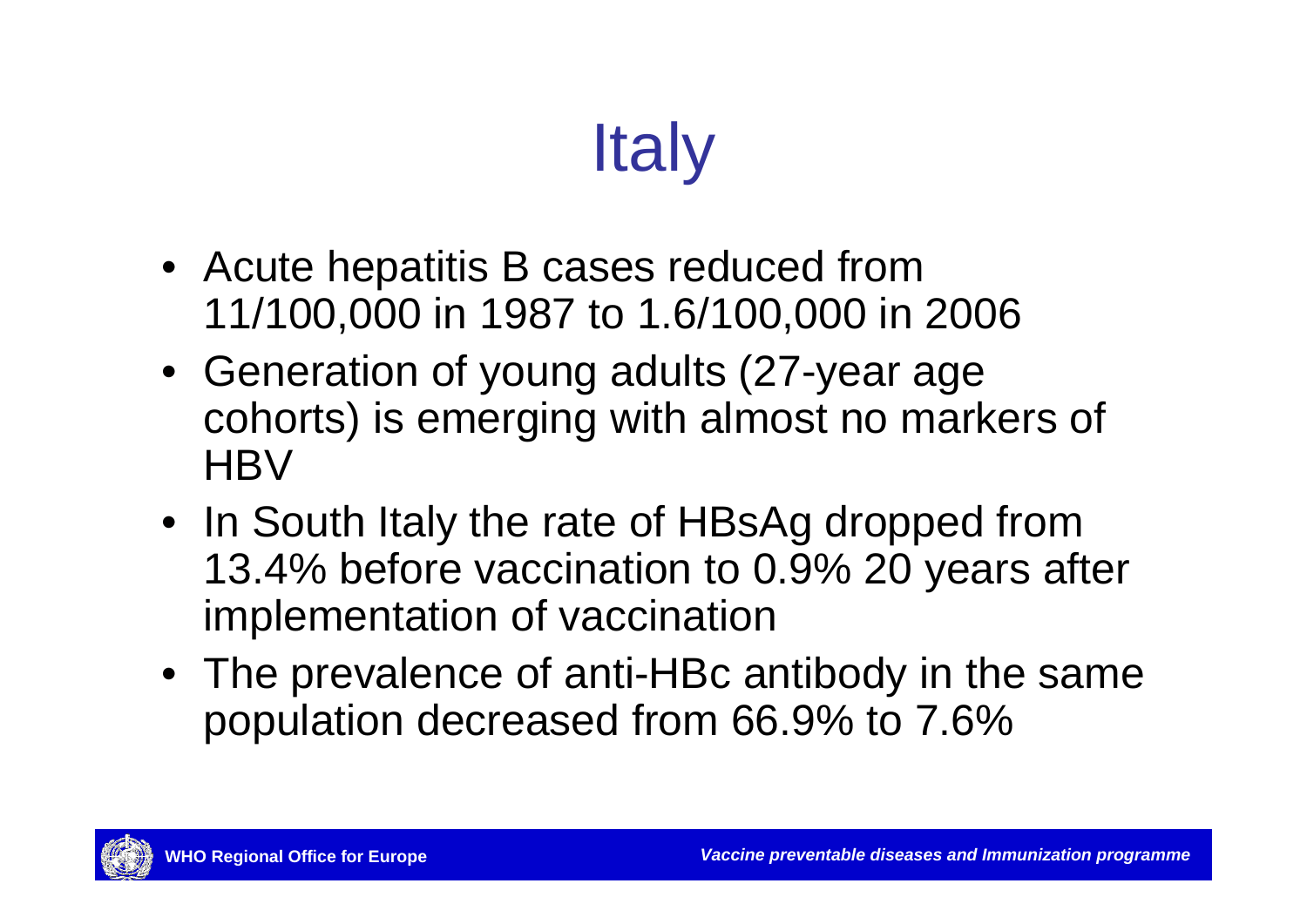## HBV and HCV Surveillance WHO European Region

- Lack of standardization:
	- Populations being tested
	- Mandatory or voluntary reporting
	- Case definition (varies within the region)
	- Case reporting (differs in acute and/or chronic, confirmed or not confirmed)
	- Sources of case reports differ or unclear (clinics and/or laboratories, govt and/or private sector or other)

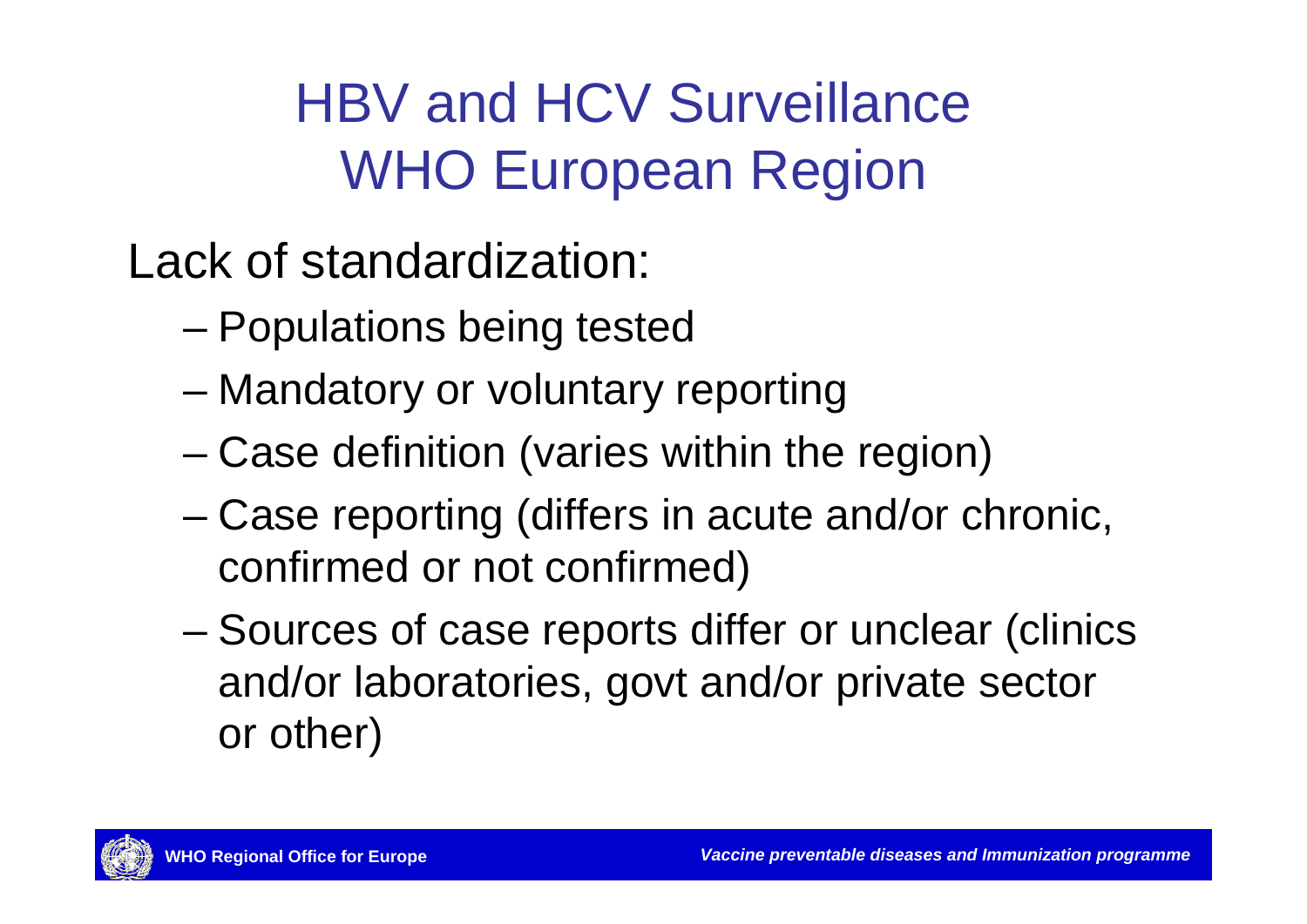## Immunization of High-Risk Groups

Initial focus of immunization programmes in industrialized countries. The strategy was at best only partially successful.

- Increasing migration and travel from and to highly endemic regions exposing more individuals to infection
- High-risk individuals are difficult to target and reach and are often infected before vaccination
- Coverage with 3-dose hepatitis B vaccine remains low in most risk groups due to low compliance and operational reasons
- More then 30% people with acute hepatitis B infection do not have identifiable risk factors and would therefore be missed by a high-risk group approach

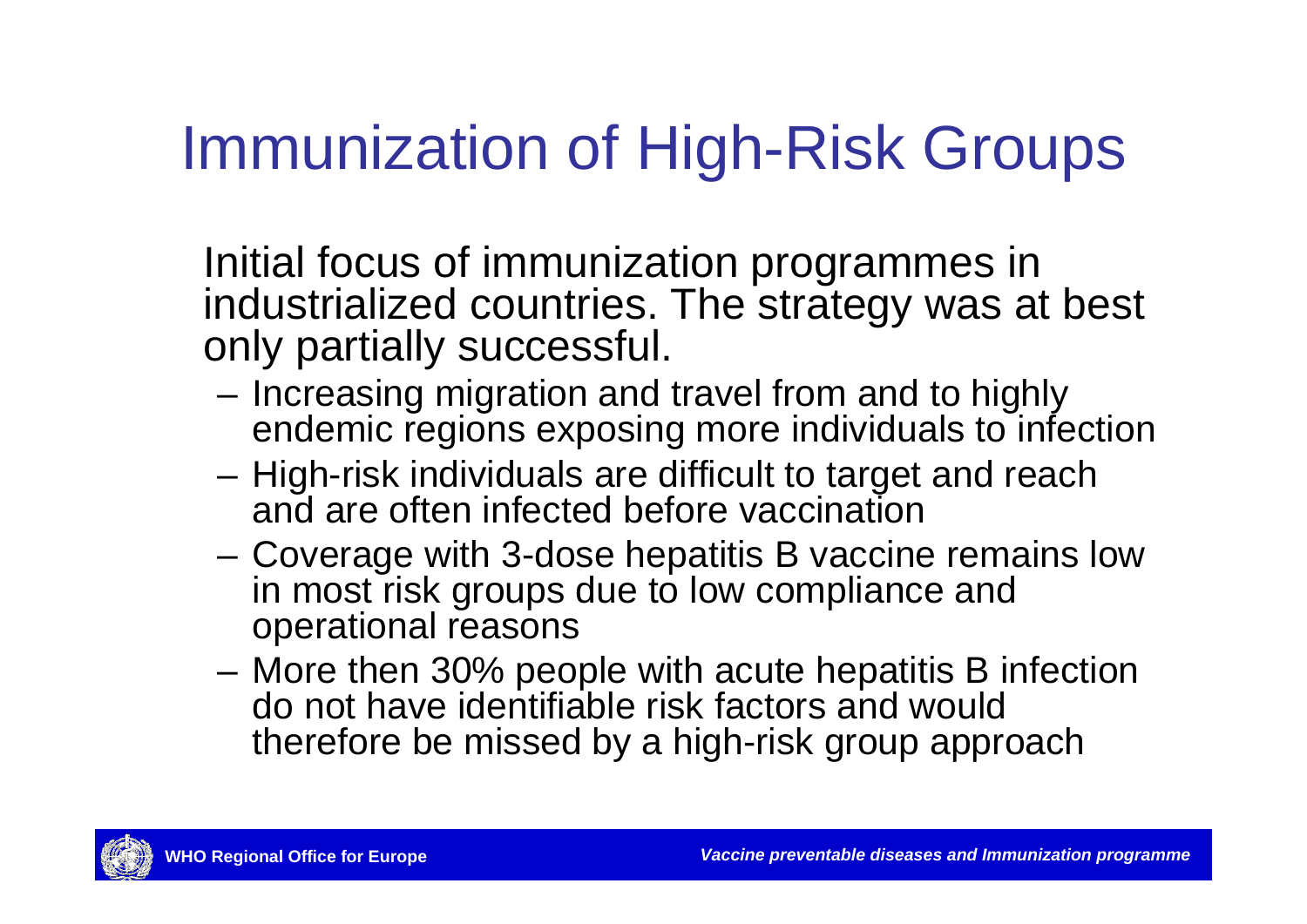#### **Number of notifications of hepatitis B, Ireland, 1982-2006**



Source: Immunization Guidelines for Ireland, 2008 Edition

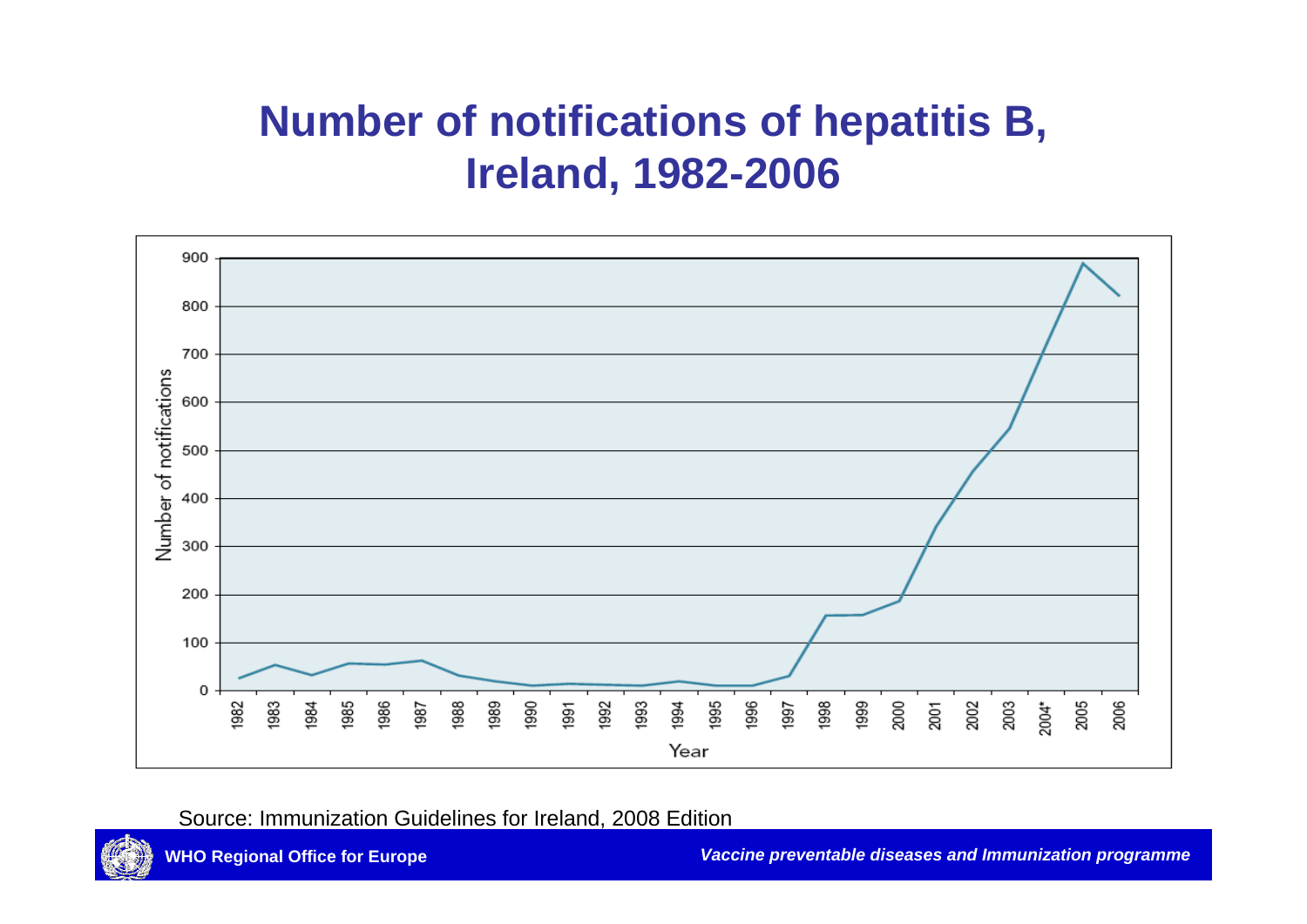# Major Achievements

- Hep B vaccine was introduced in routine immunization programmes in most countries
- The poorest countries successfully introduced HepB vaccine with GAVI support
- All high endemic countries provide birth dose
- HepB vaccine was combined with existing successful programmes
- Impact of universal childhood immunization on Hepatitis B diseases burden was demonstrated
- Hepatitis B vaccine introduction was used as a model for introduction of other underutilized and new vaccines